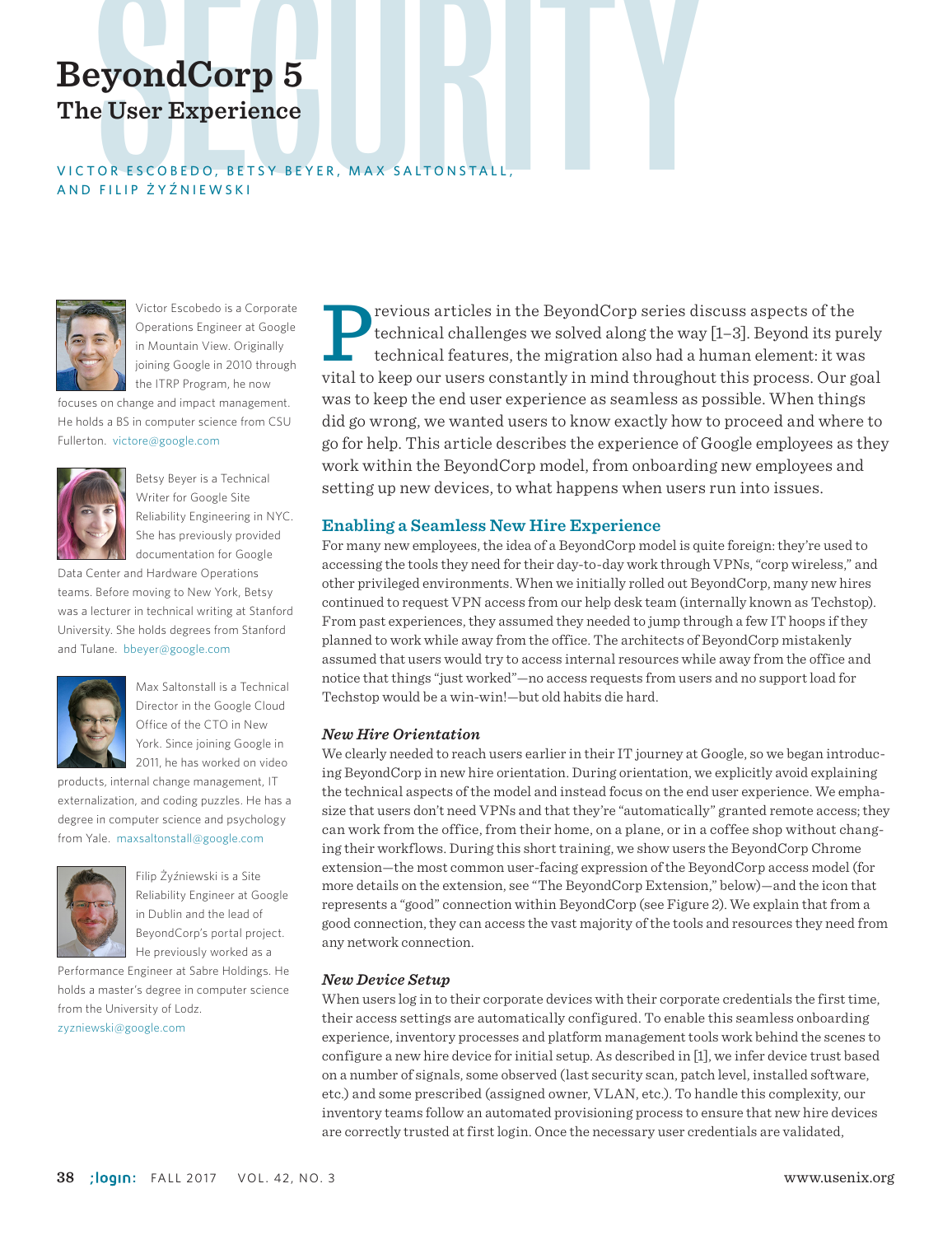### SECURITY

#### BeyondCorp 5: The User Experience



**Figure 1:** Automated analysis and revocation of employee VPN usage

we automatically push our custom Chrome extension to the machine.

From the user's perspective, as long as they see the green icon in the extension, they know they can access their corporate resources. By explaining the BeyondCorp Chrome extension in new hire training, we have virtually eliminated new hire confusion and support requests relating to remote access.

#### **VPN Reduction**

Although new hires learn about BeyondCorp during orientation, their first few days at Google can be a somewhat overwhelming torrent of information. Because we don't expect every person to recall every detail they learn that first day, we modified our VPN request processes and tools to emphasize the concepts introduced in orientation.

Since new hires aren't given access to our VPN gateways by default, they must request VPN access through an online request portal. On this portal, we clearly remind users that BeyondCorp is automatically configured and that they should try to access the resources they need before requesting VPN access.

As shown in the flowchart in Figure 1, if the user skips this warning, we also perform automated analysis on the services users access through the VPN tunnel. If a user hasn't accessed a single corporate service not available within the Beyond-Corp model within 45 days, we send them an email. The email explains that because all the corporate resources they've accessed are supported through BeyondCorp, their VPN access will expire in 30 days unless they access a service that isn't supported by BeyondCorp. We send one more notification seven days before their VPN access expires, and then revoke permission to the VPN gateway at the end of the seventh day. This automated process allows us to proactively cull unnecessary usage of legacy access infrastructure, and will eventually allow us to turn down our VPN infrastructure entirely.

#### **Loaners**

As a side benefit of the automatic configuration implemented for BeyondCorp, we've also improved other technology experiences for our users. One of the most visible improvements is our loaner laptop program. Like many modern companies, our employees are quite mobile and freely work from their desks, meeting rooms, lounges, or their homes. Mobile devices—specifically, laptops—are incredibly vital to their productivity. To handle cases of forgotten, misplaced, or stolen laptops, we have a self-service loaner laptop program that gets users up and running again as soon as possible.

Using custom-built Chromebook loaner stations deployed around the world, any user can temporarily assign a loaner laptop to themselves for a period of up to five days. Users benefit from the ability to simply pick up a laptop and get back to work within a matter of minutes. Techstop benefits from fewer requests for loaners, which frees up their time to work on other issues. When the user returns the device or the loaner period expires, the system automatically revokes the certificate and demotes the device's trust, leaving it ready for the next user to reinitiate the loaner process.

#### **The BeyondCorp Extension**

By more or less eliminating the need for a VPN client, we can encapsulate almost all access needs—whether remote or onsite through one entry point, the BeyondCorp Chrome extension. The extension automatically manages a user's Proxy Auto-Config (PAC) files that explicitly route special cases through the Access Proxy [2]. When a user connects to a network, the extension automatically downloads the most current PAC file and displays the good connection icon. Rules in the PAC file automatically route requests to corporate services through the Access Proxy. This allows our internal developers to deploy internal corporate Web services without explicitly configuring client access: they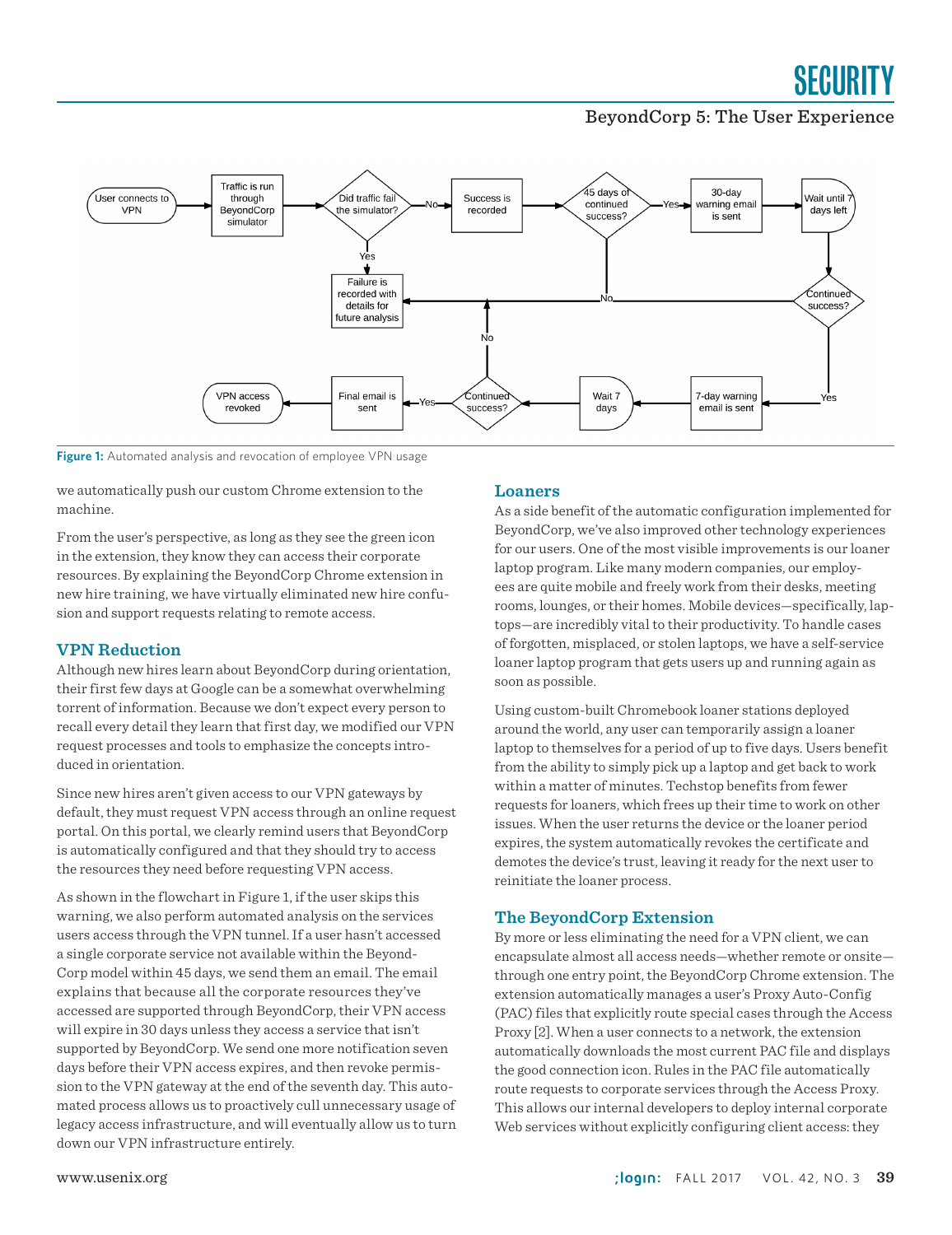

#### BeyondCorp 5: The User Experience



Green icon, representing a "good" connection. Presented when the proxy PAC file is successfully downloaded and the browser proxy is set.



Red icon, representing an "error" state. Presented when an error occurred during extension install or a competing extension is overwriting the proxy.

**Figure 2:** Icons in Chrome extension that indicate authentication state

deploy a service that will have a CNAME DNS entry in the public address space that resolves to the Access Proxy. The Access Proxy then automatically handles the user authentication and authorization.

Since the BeyondCorp extension routes all traffic through our Access Proxy, users can't communicate with devices that the Access Proxy can't reach. Additionally, the extension must be able to download a correct PAC file in order to route their traffic appropriately. This setup causes issues with common technologies like captive portals or when users need to communicate with devices on private local networks without routing through the Access Proxy. We needed a way to explain these scenarios and remediation steps to users, ideally without increasing load on Techstop. The Chrome extension's authentication state icons (shown in Figure 2) provide a gateway to further troubleshooting information.

#### **When Things Go Wrong**

What happens when things break or users run into complicated corner cases? By acknowledging that users will run into problems, we can identify the most common scenarios and develop plans to resolve them as smoothly as possible. Empowering our users to understand the problem and self-remediate when possible is our constant overarching goal.

#### *Issues That Can Be Self-Remediated*

#### **Captive Portals**

Because we're a global company with many traveling employees, users commonly encounter captive portals when working from airports, hotels, and coffee shops. These portals are usually implemented on the default gateway of a private network. When a user connects to this network, the BeyondCorp Chrome extension attempts to download the PAC file, but the captive portal prevents a successful download.

To resolve this issue, whenever the extension detects a network state change, we determine whether the device is behind a captive portal: we simply attempt to retrieve the Web page at [http://](http://clients3.google.com/generate_204) [clients3.google.com/generate\\_204](http://clients3.google.com/generate_204), which is an empty page that always returns an HTTP 204. If we receive anything other than an HTTP 204 (most commonly, an HTTP 302), we assume that the device is connected to a captive portal. We then fall back to a predefined PAC file that we store within the extension itself and alert the user.

Users confronted with a captive portal can click on the Chrome extension icon, where we let them know that this issue is common when trying to authenticate to networks at airports or hotels. BeyondCorp is working as intended, and they just need to change the BeyondCorp setting to **Off: Direct**. Users can then complete the authentication through the captive portal, at which point the extension can successfully download the latest PAC file. This simple flow allows users to completely self-remediate with minimal downtime and no support load on our Techstop.

#### **Local Network Devices**

Users also frequently attempt to access devices on private address spaces. Many Google employees use their corporate laptops for tasks like configuring personal printers or other networking equipment. However, since we route all connections through the Access Proxy, access fails when the BeyondCorp extension is enabled. Similar to the captive portal use case, the solution is to change the BeyondCorp setting to **Off: Direct**. Unlike the previous case, we can't easily detect this failure state. Typically, users in this scenario have an active and functioning Internet connection. From the extension's point of view, everything is working normally and the user can access all corporate resources, so there is no reason to raise an alert.

To figure out how to effectively interface with users in this situation, we worked through a representative user journey: an engineer takes their corporate laptop home and wants to use it to change a setting on their home printer, which they connect to via its IP address. The user connects to their home network, and the BeyondCorp extension connects successfully, downloads the latest PAC file, and configures the browser's proxy. When the user enters the printer's IP address in a new browser tab, the request is sent to our Access Proxy along with all other private address space traffic. The routing request fails and the user gets an error.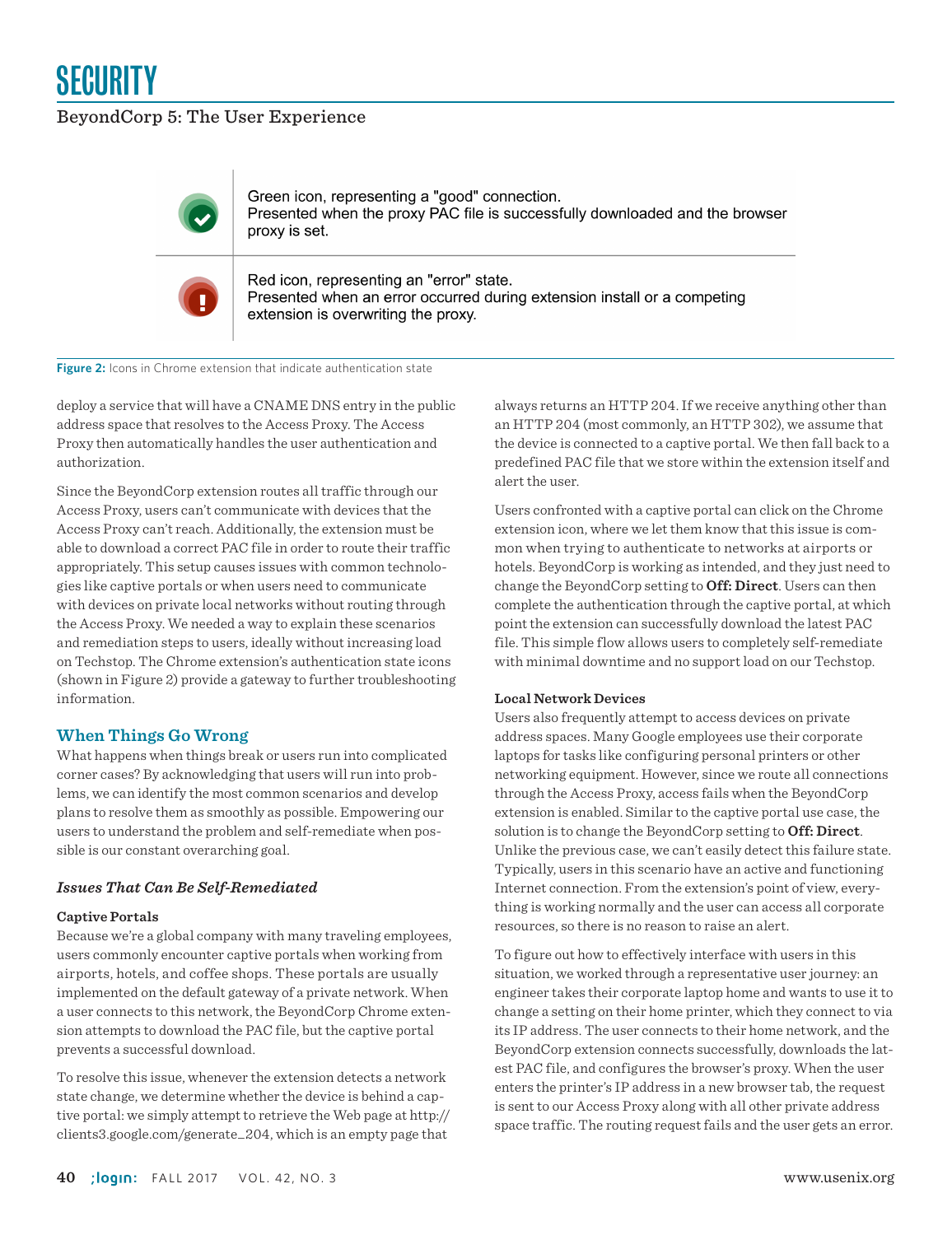SEGURITY

#### BeyondCorp 5: The User Experience

We came up with a solution to this user journey by focusing on the end result: an error page from the Access Proxy. We created a custom HTTP 502 error message to insert into our error pages when certain conditions are met—specifically, whenever we return an HTTP 502 and the user was attempting to reach an RFC1918 or RFC6598 address. The error message explains to the user that if they were trying to access a local network device such as a home router or printer (the two most common cases we found), they need to switch the BeyondCorp extension to **Off: Direct**. In this way, we were able to use already existing infrastructure and processes to allow users to self-remediate the issue.

#### **Custom Proxy Settings**

Our employees sometimes need to set custom proxies to test ads in foreign countries. If a user installs multiple extensions that each try to set the proxy, the extensions collide with each other, which can confuse users and break their access to corporate resources.

We approached this use case with two solutions. First, we integrated foreign country proxy settings directly into the Beyond-Corp extension. When users have a business need to egress from a specific location, they can select that location from a dropdown of supported countries directly within the extension. This provides our users a single extension that manages their most common business proxy needs.

Additionally, when a user has a valid need to run a secondary proxy management extension, their BeyondCorp icon switches from green to red. We then give them an option to change their state to **Off: System Alternative** and explain when they want to use this setting. Again, this process allows the user to selfremediate, increasing their productivity and reducing queries to our support teams.

#### **Explaining Complicated Failures: The Portal**

For simple cases, like those described above, we could empower users to self-remediate using quick customizations to our error pages or the Chrome extension. However, in cases of legitimate denials of access, we knew that users and support teams would want or need to know why they were denied. The complex, multilayered ACL logic in our back-end infrastructure can make understanding the logic behind a specific decision difficult for users and support teams alike. It might take even a seasoned SRE multiple minutes of querying many internal services to identify the cause of a single 403 error page. Given the volume of 403 error pages served by our Access Proxy daily (~12M for HTTP/S alone), human involvement in troubleshooting is unscalable and impractical.

To facilitate diagnosing and troubleshooting more complicated BeyondCorp access issues, we designed a single portal to assist both users and support teams. Instead of just telling a user that they were denied access to a resource with a generic error code, we explain why they were denied and how to resolve the issue. The portal is standalone, rather than integrated directly in the Access Proxy, because it uses more granular ACLs that depend upon the end user's current trust level. Since the Access Proxy is available publicly by design, we wanted to limit the amount of knowledge an attacker can gain from the 403 error pages.

#### *Architecture*

The portal is roughly split into a front end and a back end, with an API that communicates between the two.

- ◆ The front end is an interactive Web service. It issues requests against the back-end API based upon input from the user.
- ◆ The back end can query multiple infrastructure services involved in access decisions. It deliberately omits various caching layers so users receive fresh information.
- ◆ The API between the front end and back end is also exposed for other uses, like batch processing and analysis, or embedding the output in other tools.

#### *Explanation Engine*

Beyond querying and surfacing ACLs, the portal also needs to present this information to users in a useful way. We built an explanation engine to provide troubleshooting details in response to parameters of deny requests. It operates by recursively traversing a tree of subsystems that provide authorization decisions.

For example, the Access Proxy ACL might require a device to be fully trusted in order to access a particular URL. Upon retrieving this ACL, the engine contacts our device inference pipeline to retrieve the conditions necessary to access the corporate resource. We then propagate this information to our front end and translate it into plain language, so the user can visit the portal to find out what's wrong with their current state and how to fix the problem.

#### *ACLing the ACLs*

While the explanation engine provides users with helpful information, the data it exposes can be sensitive. It reveals the problematic ACLs of protected systems and discloses information about the state of the user's account and device—all useful information for potential attackers. Defining the ACL for this data is a tricky process, as we need to balance tool usability against the need to protect sensitive information.

Depending on the user and device requesting troubleshooting information, we can replace sensitive nodes in the output with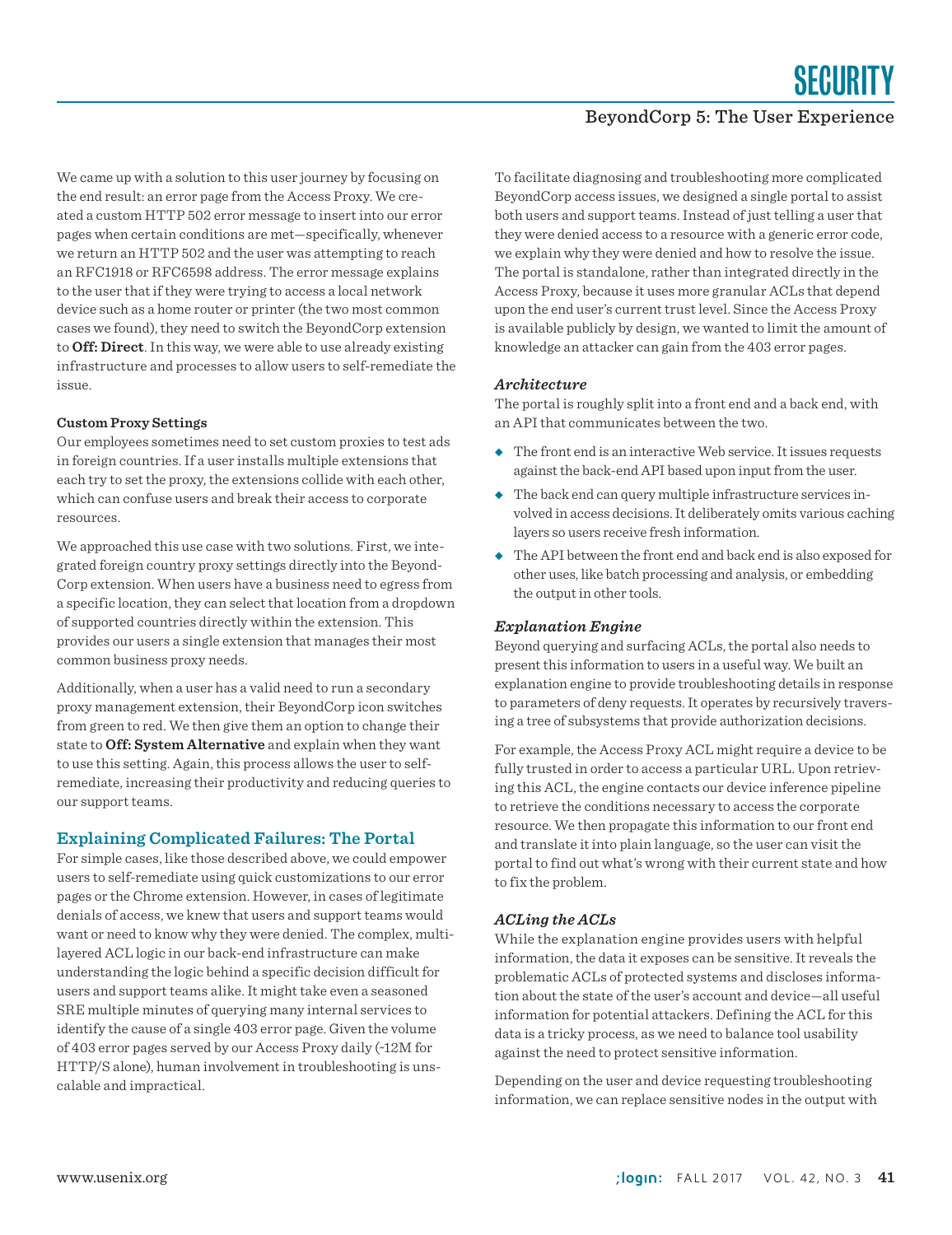## **SECURITY**

#### BeyondCorp 5: The User Experience

## Google

#### **Error.** You do not have access to the requested resource

Therefore we served HTTP status code 403.

#### **Fix this**

**Figure 3:** An error page displayed when BeyondCorp blocks a request

less specific variants. In extreme cases, we replace a node with instructions to contact our Techstop. In such cases, our Techstop and SREs can help users without disclosing sensitive information by verifying the user's identity and viewing the relevant information on their behalf.

#### *Access Deny Landing Page*

Once we developed the portal, we exposed it to users by integrating it into our Access Proxy error messages. When a user hits an HTTP 403 error, they see a button routing them to the portal, where we've automatically forwarded all relevant error details (see Figure 3). The portal then replays the access request against the back end and explains exactly what caused the issue.

For example, if a resource requires membership in a specific group, the portal provides the group name and a handy link to our group management system so the user can request access. Behind the scenes, the portal queries our back-end ACL services to determine the authorization requirements of the resource in question, and compares that information against the user's group memberships. The front end then converts the result of that comparison into a human-understandable statement (see Figure 4). This all happens in a matter of seconds, far faster than it would take the user to puzzle through group membership issues or reach out for assistance.



**Figure 4:** Employee-facing guidance on troubleshooting an access denied error

Chromebook Pixel 2015 - demouser-chromebook **A** Device not fully trusted This device doesn't have the correct access because: The Chromebook hasn't reported to corp systems in the last 21 days. Check in now. More Details

**Figure 5:** Service desk-facing guidance on troubleshooting an access denied error

Integrating this flow directly into our error messaging allows users to complete this process seamlessly and—most importantly—completely via self-service.

#### *Ad Hoc Troubleshooting*

Although we expect most users to access the portal through an error page, we also provide a direct page for more ad hoc troubleshooting. This landing page on our portal front end is customized according to the identity of the user and device accessing it. It presents information about the user and all their devices, and highlights issues that can potentially result in denial of access. By allowing end users to proactively visit this tool to get a global view of all of their devices and potential future access issues, we equip them to remedy issues with any of their devices in one fell swoop. This feature is particularly handy for checking device trust before a trip or demo.

#### *Empowering Support*

This front end also empowers our Techstop team to perform detailed troubleshooting quickly by providing immediately actionable steps, which dramatically reduce time to resolution. For example, to explain a 403 error page, techs can use the portal landing page to query for a specific username or device identifier. They can drill down into a specific device to determine whether it's a fully trusted corporate device. If it's not, we present the exact reasons why the device is not trusted and how the tech can resolve the issue (see Figure 5).

#### **Future Goals**

Beyond its current functionality, the portal also presents avenues for further automation. In the future, we plan to continuously run checks for potential denial of access issues. We'll notify users of any impending issues they can resolve on their own before those issues manifest in a detrimental way. Similarly, we'll identify critical issues that can't be self-remediated and automatically notify our Techstop with remediation steps. We also hope to expand the range of issues we can solve automatically without human intervention.